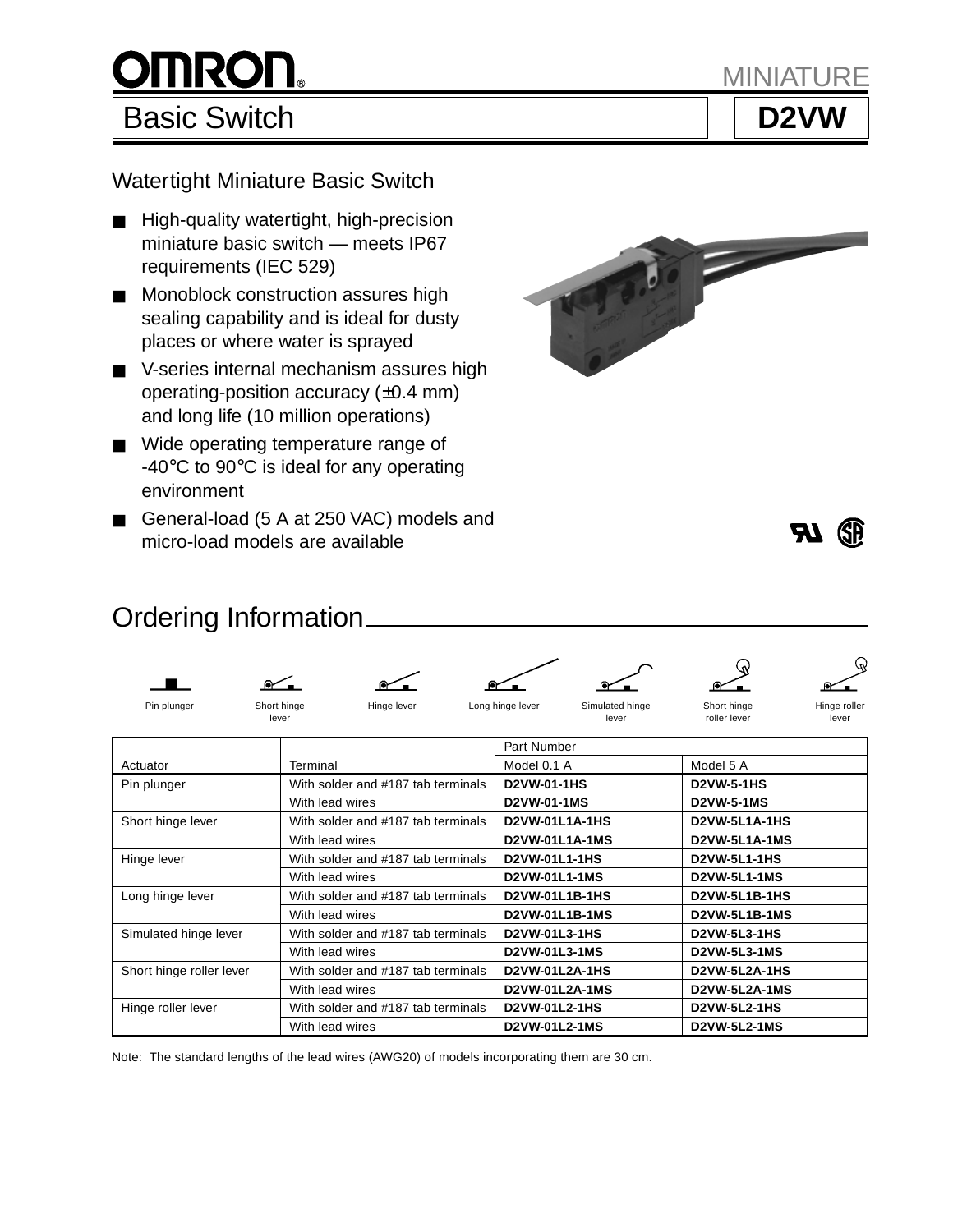## ■ **CONTACT FORM**



# Specifications

### **D2VW-5**

|                | Non-inductive load |           |           |                | Inductive load |            |           |           |
|----------------|--------------------|-----------|-----------|----------------|----------------|------------|-----------|-----------|
|                | Resistive load     | Lamp load |           | Inductive load |                | Motor load |           |           |
| Rated Voltage  | <b>NC</b>          | NO.       | <b>NC</b> | NO.            | <b>NC</b>      | NO         | <b>NC</b> | <b>NO</b> |
| <b>125 VAC</b> | 5                  |           | 0.5       |                | 4              |            |           |           |
| <b>250 VAC</b> | 5                  |           | 0.5       |                | 4              |            |           |           |
| 30 VDC         | 5                  |           | 3         |                | 4              |            |           |           |
| <b>125 VDC</b> | 0.4                |           | 0.1       |                | 0.4            |            |           |           |
| 250 VDC        | 0.2                |           | 0.03      |                | 0.2            |            |           |           |

#### **D2VW-01**

|                | Non-inductive load |                          |           |    | Inductive load           |    |            |    |
|----------------|--------------------|--------------------------|-----------|----|--------------------------|----|------------|----|
|                | Resistive load     |                          | Lamp load |    | Inductive load           |    | Motor load |    |
| Rated Voltage  | NC.                | NO                       | <b>NC</b> | NO | <b>NC</b>                | NO | <b>NC</b>  | NO |
| <b>125 VAC</b> | 0.1                | $\overline{\phantom{0}}$ | __        | _  | $\overline{\phantom{a}}$ | __ | _          |    |
| 30 VDC         | 0.1                |                          | _         | _  | $\overline{\phantom{a}}$ | _  | _          |    |

Note: 1. The above current ratings are the values of the steady-state current.

2. Inductive load has a power factor of 0.7 min. (AC) and a time constant of 7 ms max. (DC).

3. Lamp load has an inrush current of 10 times the steady-state current.

4. Motor load has an inrush current of 6 times the steady-state current.

# Characteristics

|                                  |             | D <sub>2</sub> VW-01                             | D <sub>2</sub> VW-5                                                  |  |  |  |  |
|----------------------------------|-------------|--------------------------------------------------|----------------------------------------------------------------------|--|--|--|--|
| Operating speed (see note 2)     |             | 0.1 mm to 1 m/s (at pin plunger)                 |                                                                      |  |  |  |  |
| Operating frequency              | Mechanical  | 300 operations/min.                              |                                                                      |  |  |  |  |
| 60 operations/min.<br>Electrical |             |                                                  |                                                                      |  |  |  |  |
| Insulation resistance            |             | 100 M $\Omega$ min. (at 500 VDC)                 |                                                                      |  |  |  |  |
| Contact resistance               |             | 100 m $\Omega$ max. (initial value)              |                                                                      |  |  |  |  |
| Dielectric strength              |             |                                                  | 1,000 VAC, 50/60 Hz for 1 min. between contacts of the same polarity |  |  |  |  |
|                                  |             |                                                  | 1,500 VAC, 50/60 Hz for 1 min. between each terminal and ground      |  |  |  |  |
| Inrush current                   |             |                                                  | 15 A max.                                                            |  |  |  |  |
| Vibration resistance             | Malfunction | 10 to 55 Hz, 1.5 mm double amplitude             |                                                                      |  |  |  |  |
| Shock resistance                 | Malfunction | 300 m/s <sup>2</sup> (approx. 30 g)              |                                                                      |  |  |  |  |
| Life expectancy                  | Mechanical  | 10,000,000 operations min.                       |                                                                      |  |  |  |  |
|                                  | Electrical  | 1,000,000 operations min.                        | 100,000 operations min                                               |  |  |  |  |
| Ambient temperature              | Operating   | $-40^{\circ}$ to 90 $^{\circ}$ C (with no icing) |                                                                      |  |  |  |  |
| Ambient humidity                 | Operating   | 95% max.                                         |                                                                      |  |  |  |  |
| Enclosure rating                 |             | Reference to IP67 (IEC 529)                      |                                                                      |  |  |  |  |
| Weight                           |             | 16 g (including lead wire)                       |                                                                      |  |  |  |  |

Note: 1. Data shown are of initial value.

2. The operating speed value shown is for pin plunger models. For hinge lever models, contact OMRON.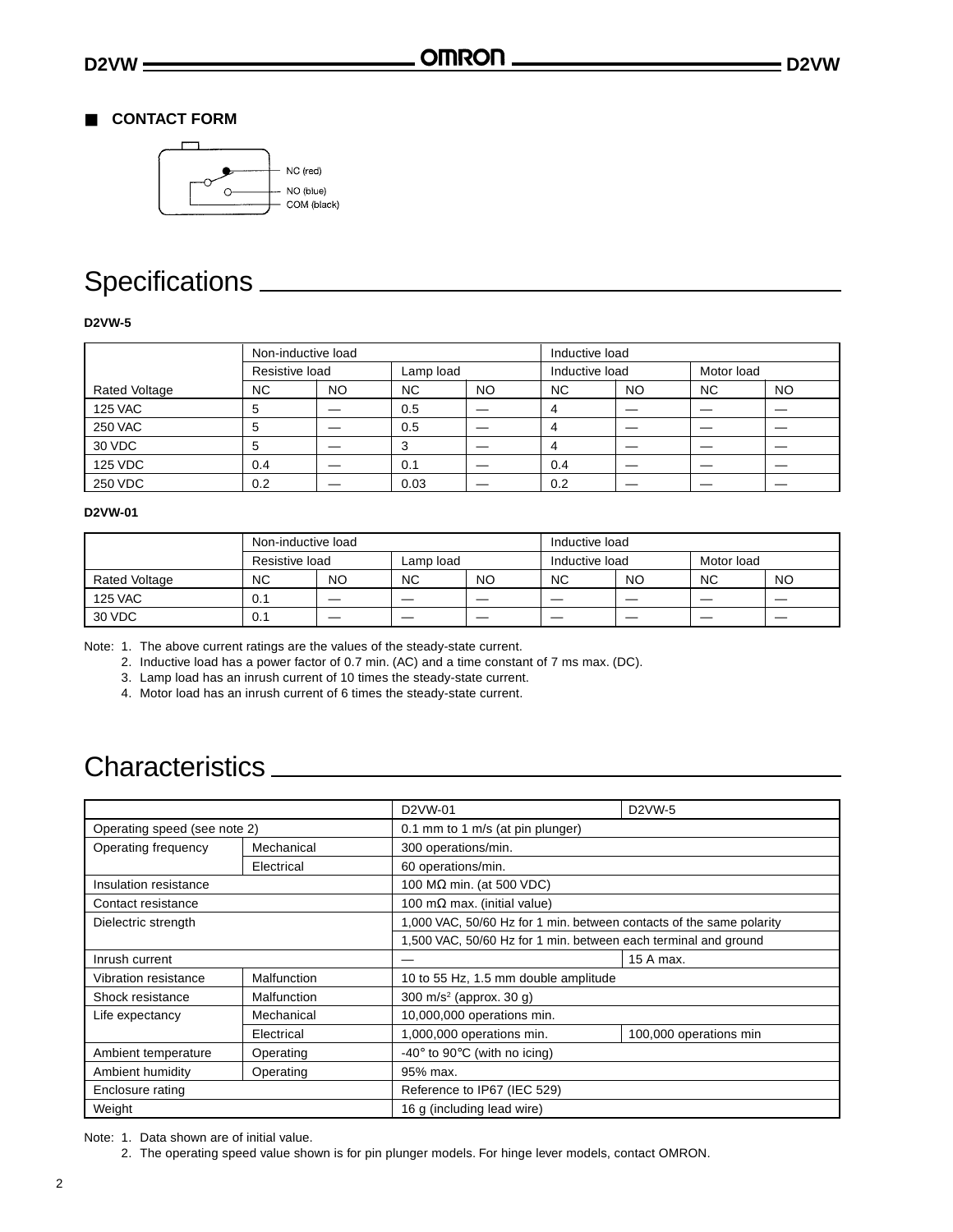# ■ **OPERATING CHARACTERISTICS**

|             | Pin               | Short hinge       | Hinge             | Long hinge        | Simulated         | Short hinge       | Hinge roller      |
|-------------|-------------------|-------------------|-------------------|-------------------|-------------------|-------------------|-------------------|
|             | plunger           | lever             | lever             | lever             | hinge lever       | roller lever      | lever             |
|             | D2VW-01-1HS       | D2VW-01L1A-1HS    | D2VW-01L1-1HS     | D2VW-01L1B-1HS    | D2VW-01L3-1HS     | D2VW-01L2A-1HS    | D2VW-01L2-1HS     |
|             | D2VW-01-1MS       | D2VW-01L1A-1MS    | D2VW-01L1-1MS     | D2VW-01L1B-1MS    | D2VW-01L3-1MS     | D2VW-01L2A-1MS    | D2VW-01L2-1MS     |
|             | D2VW-5-1HS        | D2VW-5L1A-1HS     | D2VW-5L1-1HS      | D2VW-5L1B-1HS     | D2VW-5L3-1HS      | D2VW-5L2A-1HS     | D2VW-5L2-1HS      |
| <b>Type</b> | D2VW-5-1MS        | D2VW-5L1A-1MS     | D2VW-5L1-1MS      | D2VW-5L1B-1MS     | D2VW-5L3-1MS      | D2VW-5L2A-1MS     | D2VW-5L2-1MS      |
| OF max.     | 200q              | 200 <sub>g</sub>  | 120 <sub>g</sub>  | 60 g              | 120q              | 230q              | 120q              |
| RF min.     | 30 <sub>g</sub>   | 20 <sub>q</sub>   | 15 <sub>q</sub>   | 5 <sub>q</sub>    | 15 <sub>q</sub>   | 20 <sub>g</sub>   | 15 <sub>g</sub>   |
| PT max.     | $1.2 \text{ mm}$  | $1.6$ mm          | $4.0$ mm          | $9.0 \text{ mm}$  | $4.0$ mm          | $1.6$ mm          | $4.0$ mm          |
| OT min.     | $1.0 \text{ mm}$  | $0.8$ mm          | $1.6$ mm          | $3.2 \text{ mm}$  | $1.6$ mm          | $0.8$ mm          | $1.6$ mm          |
| MD max.     | $0.4$ mm          | $0.5$ mm          | $0.8$ mm          | $2.0$ mm          | $0.8$ mm          | $0.5$ mm          | $0.8$ mm          |
| OP          | 14.7 $\pm$ 0.4 mm | $15.2 \pm 0.5$ mm | $15.2 \pm 1.2$ mm | $15.2 \pm 2.6$ mm | 18.7 $\pm$ 1.2 mm | $20.7 \pm 0.6$ mm | $20.7 \pm 1.2$ mm |

# **Dimensions**

Unit: mm (inch)

**Pin plunger D2VW-01-1HS D2VW-5-1HS**







**Short hinge lever D2VW-01L1A-1MS D2VW-5L1A-1MS**





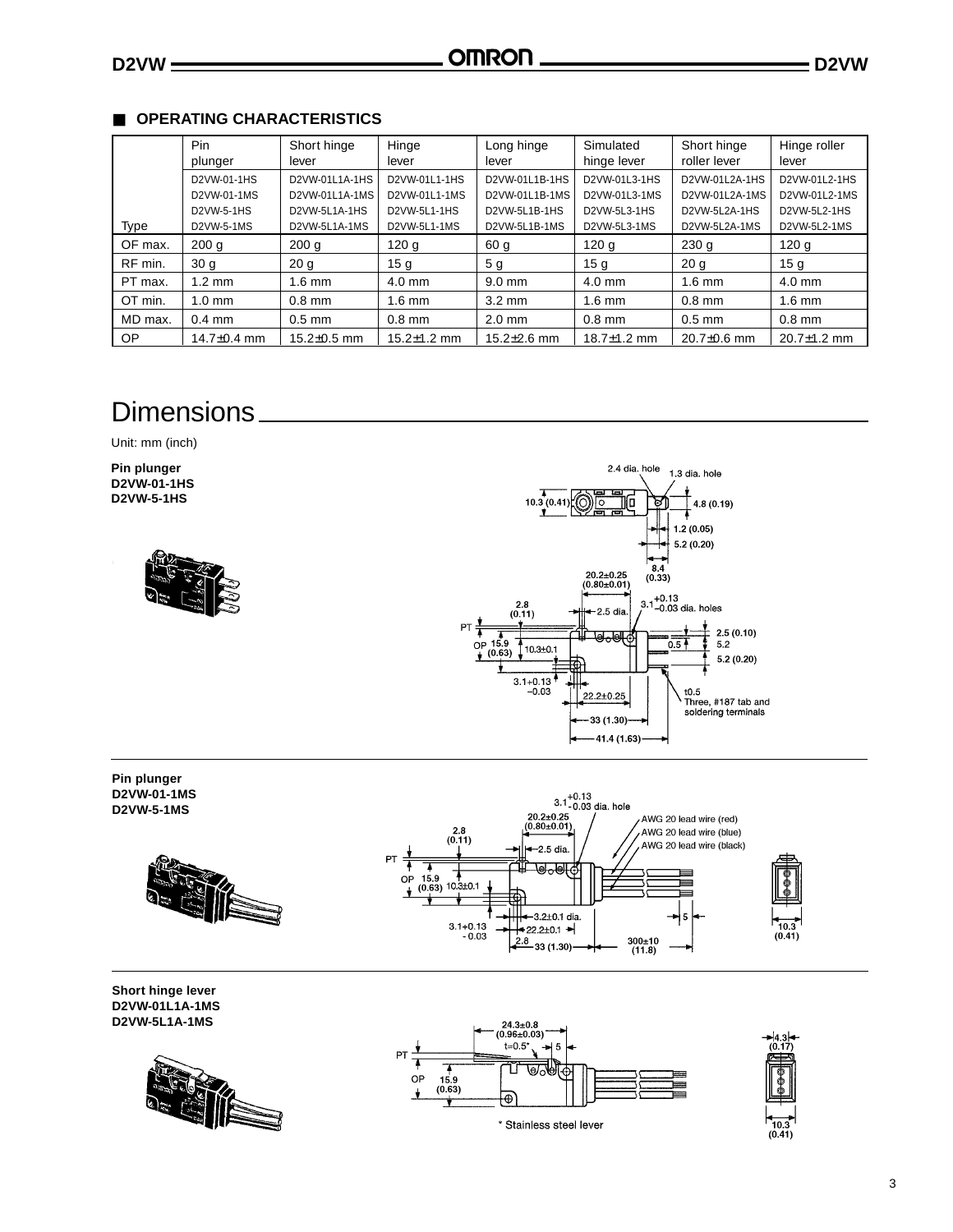

Unit: mm (inch)

#### **Hinge lever D2VW-01L1-1MS D2VW-5L1-1MS**



**Long hinge lever D2VW-01L1B-1MS D2VW-5L1B-1MS**





**Simulated hinge lever D2VW-01L3-1MS D2VW-5L3-1MS**







**Short hinge roller lever D2VW-01L2A-1MS D2VW-5L2A-1MS**







**Hinge roller lever D2VW-01L2-1MS D2VW-5L2-1MS**







\* Stainless steel lever \*\* Oilless polyacetar resin roller